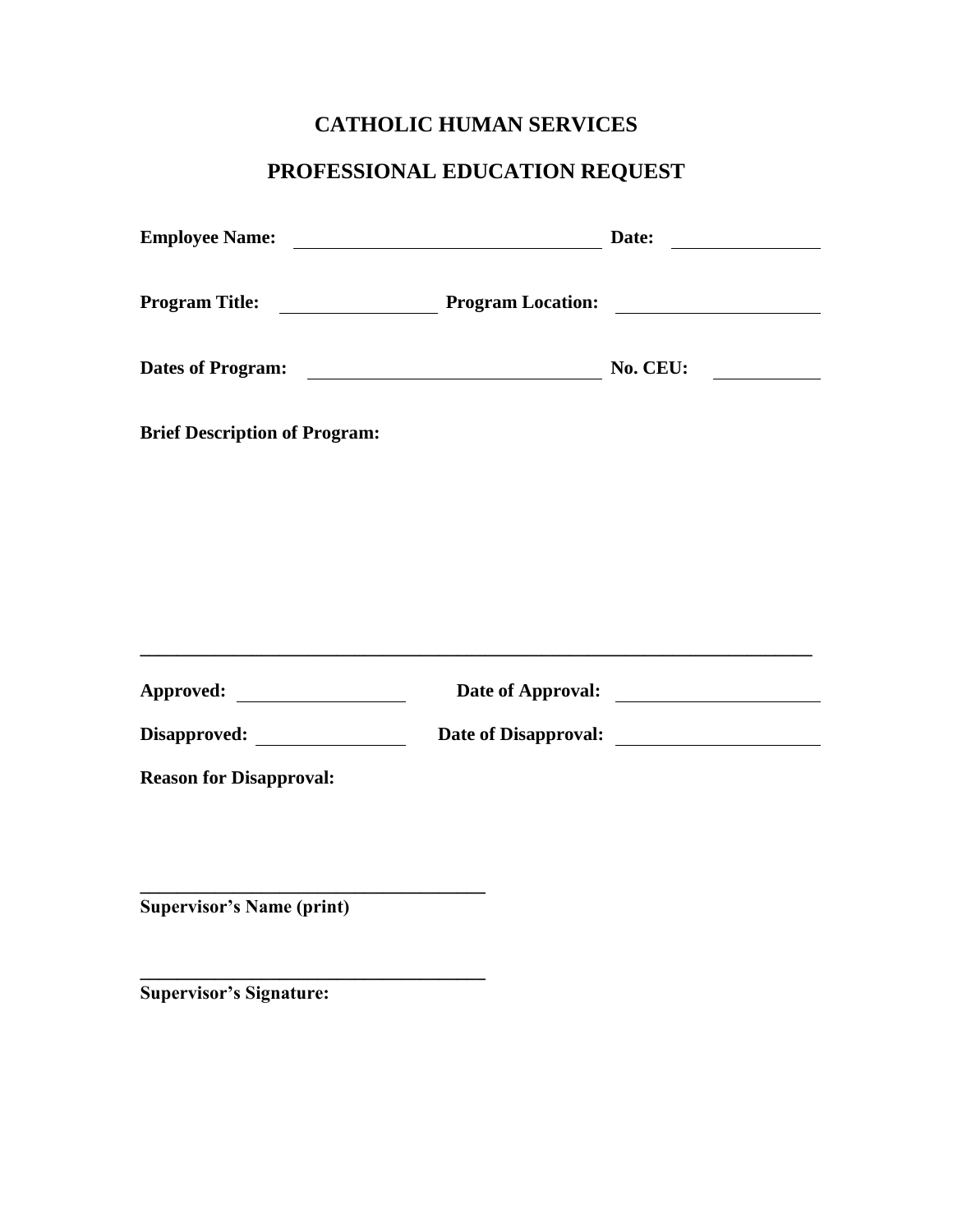## **CATHOLIC HUMAN SERVICES TUITION REIMBURSEMENT APPLICATION**

| <b>Employee Name:</b>    | Date:                    |  |
|--------------------------|--------------------------|--|
| <b>Department:</b>       |                          |  |
| <b>School Attending:</b> | <b>Credit Hours:</b>     |  |
| <b>Title of Course:</b>  | <b>Length of Course:</b> |  |
| <b>Beginning Date:</b>   | <b>Ending Date:</b>      |  |
| <b>Tuition Cost:</b>     |                          |  |

**ELIGIBILITY:** All full-time employees who have successfully completed at least one year of employment and have not had any corrective action of a written warning or greater within the past six (6) months are eligible to participate in the Tuition Reimbursement Program.

**BENEFIT:** A maximum benefit of \$5,000 per employee per fiscal calendar year for undergraduate studies, and \$7,500 per employee per fiscal year for graduate studies.

## **GENERAL:**

- 1. Professional Education Requests must be submitted to your supervisor at least two (2) weeks prior and no more than four (4) weeks prior to course enrollment.
- 2. Tuition Reimbursement Applications must be submitted to the Director of Human Resources at least two (2) weeks prior and no more than four weeks prior to course enrollment. Human Resources will advise the employee prior to the employee beginning the course whether the employee's Tuition Reimbursement has been approved.
- 3. All courses must be completed through an accredited program and at an accredited institution.
- 4. Tuition reimbursement will only reimburse an employee for tuition costs. Books, fees, and all registration and other costs do not qualify for reimbursement under this policy. Any costs reimbursed by other sources, including but not limited to grants and scholarships, will not be covered under this policy.
- 5. Employee must attach a brief explanation of the course description to the application form.
- 6. Employee further agrees that in order to receive reimbursement, h/she must work 40 hours a week during the course of study and maintain satisfactory performance reviews.
- 7. Employees who complete a course and resign or leave for any reason within a one (1) year period will be required to refund the tuition reimbursement received.